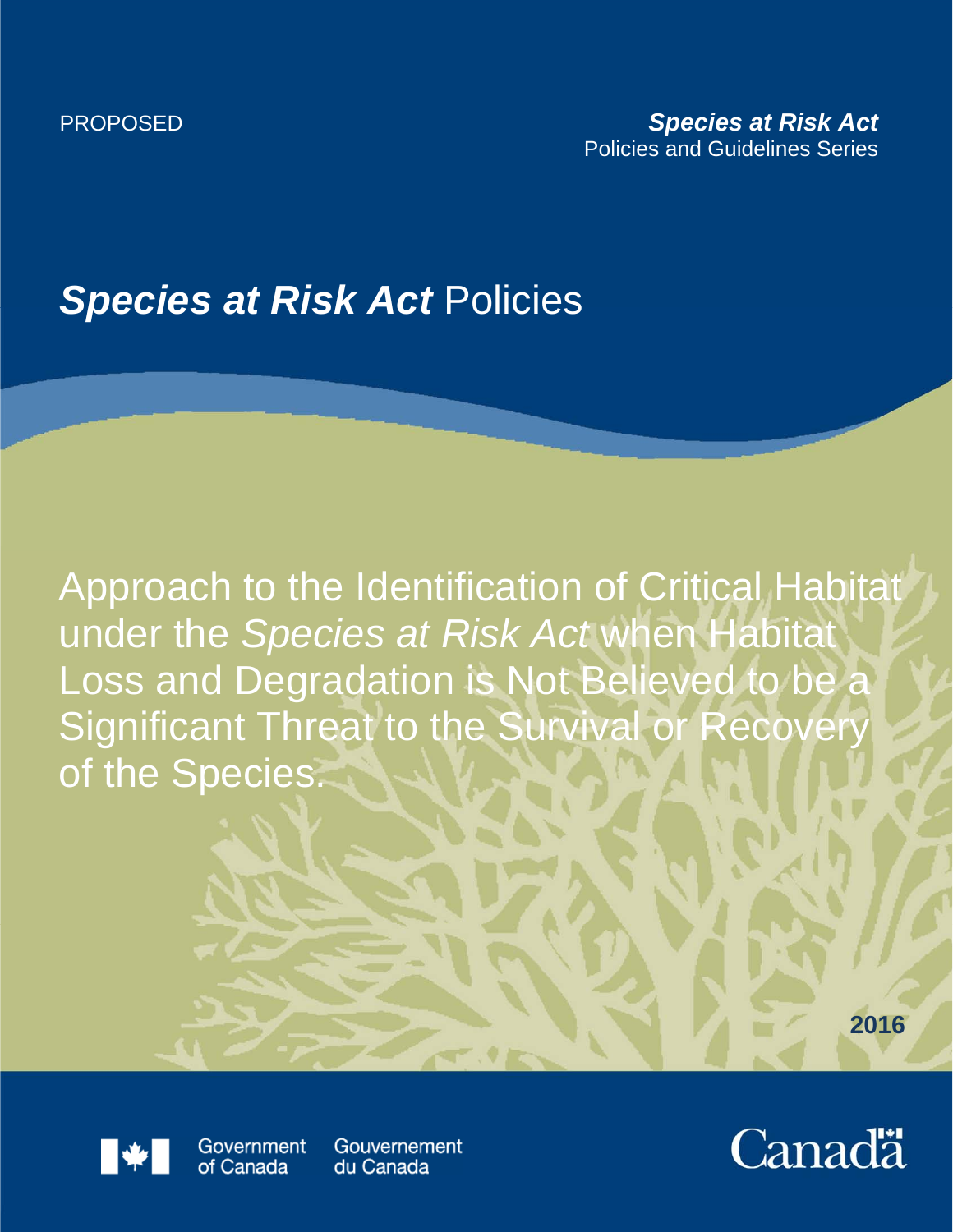## **Recommended citation:**

Government of Canada. 2016. Approach to the Identification of Critical Habitat under the *Species at Risk Act* when Habitat Loss and Degradation is Not Believed to be a Significant Threat to the Survival or Recovery of the Species. [Proposed]. *Species at Risk Act:* Policies and Guidelines Series. Government of Canada, Ottawa. 2 pp.

Cat. No.: xx ISBN: xx

Unless otherwise specified, you may not reproduce materials in this publication, in whole or in part, for the purposes of commercial redistribution without prior written permission from Environment and Climate Change Canada's copyright administrator. To obtain permission to reproduce Government of Canada materials for commercial purposes, apply for Crown Copyright Clearance by contacting:

Environment and Climate Change Canada Public Inquiries Centre 7th Floor, Fontaine Building 200 Sacré-Coeur Boulevard Gatineau QC K1A 0H3 Telephone: 819-997-2800 Toll Free: 1-800-668-6767 (in Canada only) Email: ec.enviroinfo.ec@canada.ca

© Her Majesty the Queen in Right of Canada, represented by the Minister of Environment and Climate Change, 2016

Aussi disponible en français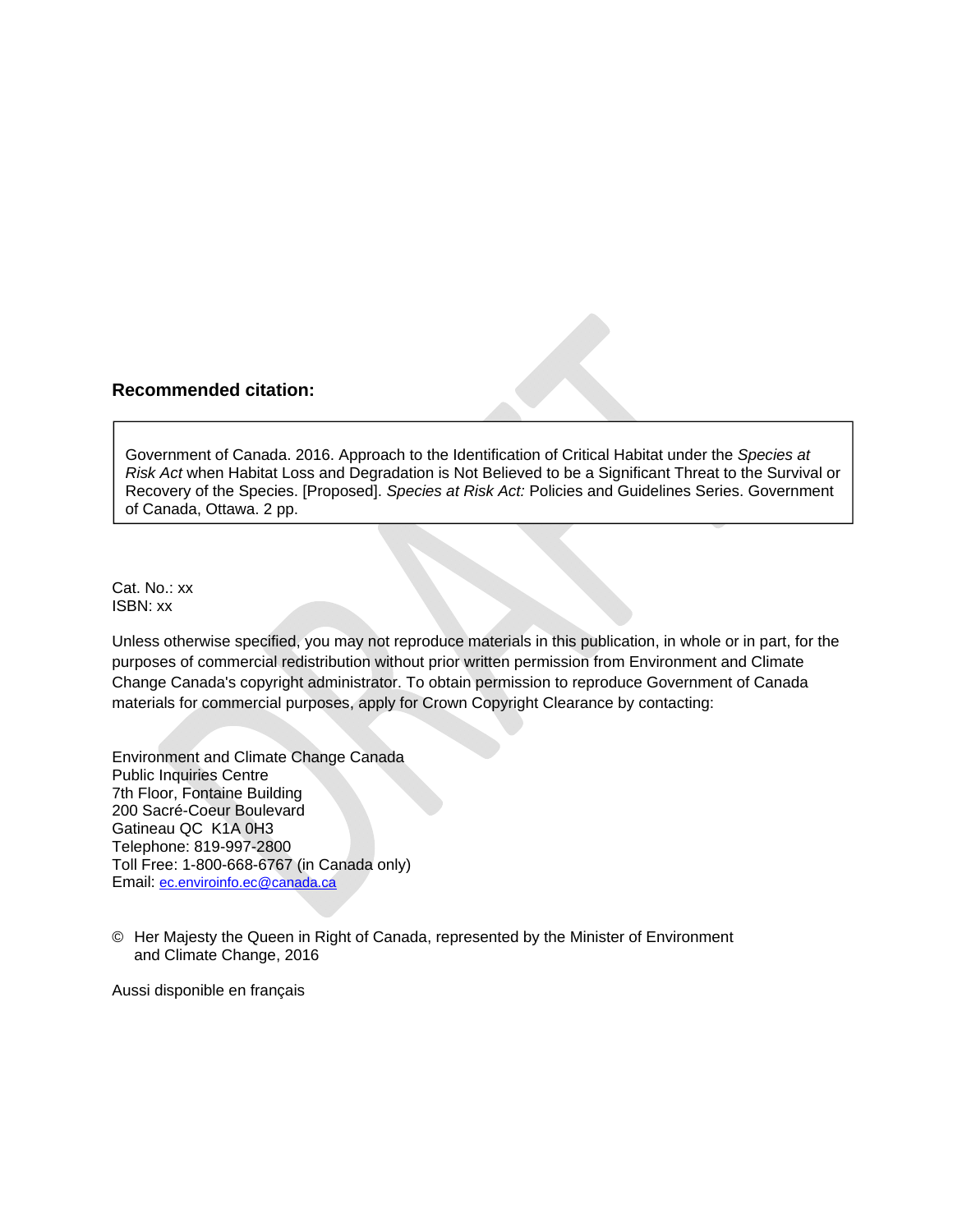The Government of Canada considers the following factors when identifying critical habitat in situations where habitat loss and degradation is not believed to be a significant threat to the survival or recovery of the species:

- 1. The federal *Species at Risk Act* requires an identification of critical habitat to the extent possible, based on the best available information, for all listed extirpated, endangered and threatened species.
- 2. Critical habitat is the habitat that is necessary for the survival or recovery of a listed wildlife species (endangered, threatened and extirpated), and, as such, constitutes the habitat that if destroyed would prevent survival or recovery of a species. In practice, critical habitat is the habitat required to meet the population and distribution objectives set in the recovery strategy for the species.
- 3. In carrying out its responsibilities under SARA, the Government of Canada will apply precaution, consistent with the *Framework for the Application of Precaution in Sciencebased Decision Making about Risk (Government of Canada, 2003)*; and the preamble and section 38 of SARA which state that if there are threats of serious or irreversible damage to a wildlife species, cost-effective measures to prevent the reduction or loss of the species should not be postponed for a lack of full scientific certainty.
- 4. Even in situations where habitat quantity and quality are not currently limiting species recovery, proactively identifying the habitat required for survival or recovery may prevent the need for reactive measures in the future.
- 5. In situations where habitat quantity and quality are not currently limiting species recovery, recovery efforts should *focus* on the primary threats to the species (e.g., disease or harvest). However, in these cases there may still be habitat-related recovery measures that are appropriate in the context of recovery for the species. The recovery strategy will explain the context for setting the population and distribution objectives, including habitat related considerations.
- 6. If it is not possible to identify the habitat necessary for the survival or recovery of the species when the recovery strategy is prepared, a schedule of studies is included in the recovery strategy to identify those studies that are required to complete the identification of critical habitat.
- 7. Examples of Activities Likely to Destroy Critical Habitat are provided in recovery strategies taking into account the nature and significance of the threats to the species and its habitat. In situations where there is an abundance of habitat to support species recovery (i.e., more than required to achieve the population and distribution objectives) or where habitat-related threats are not significant, management of Activities Likely to Destroy Critical Habitat will focus on maintaining habitat of sufficient quantity and quality to support survival or recovery and may not be particularly restrictive. However, the level of restriction will be specific to the species biology and the significance of the threats.
- 8. Socio-economic impacts may be considered in the identification of critical habitat in a recovery strategy or action plan in situations where there is more habitat available than is necessary to achieve the population and distribution objectives identified in the recovery strategy. In these circumstances it may be possible to identify critical habitat in